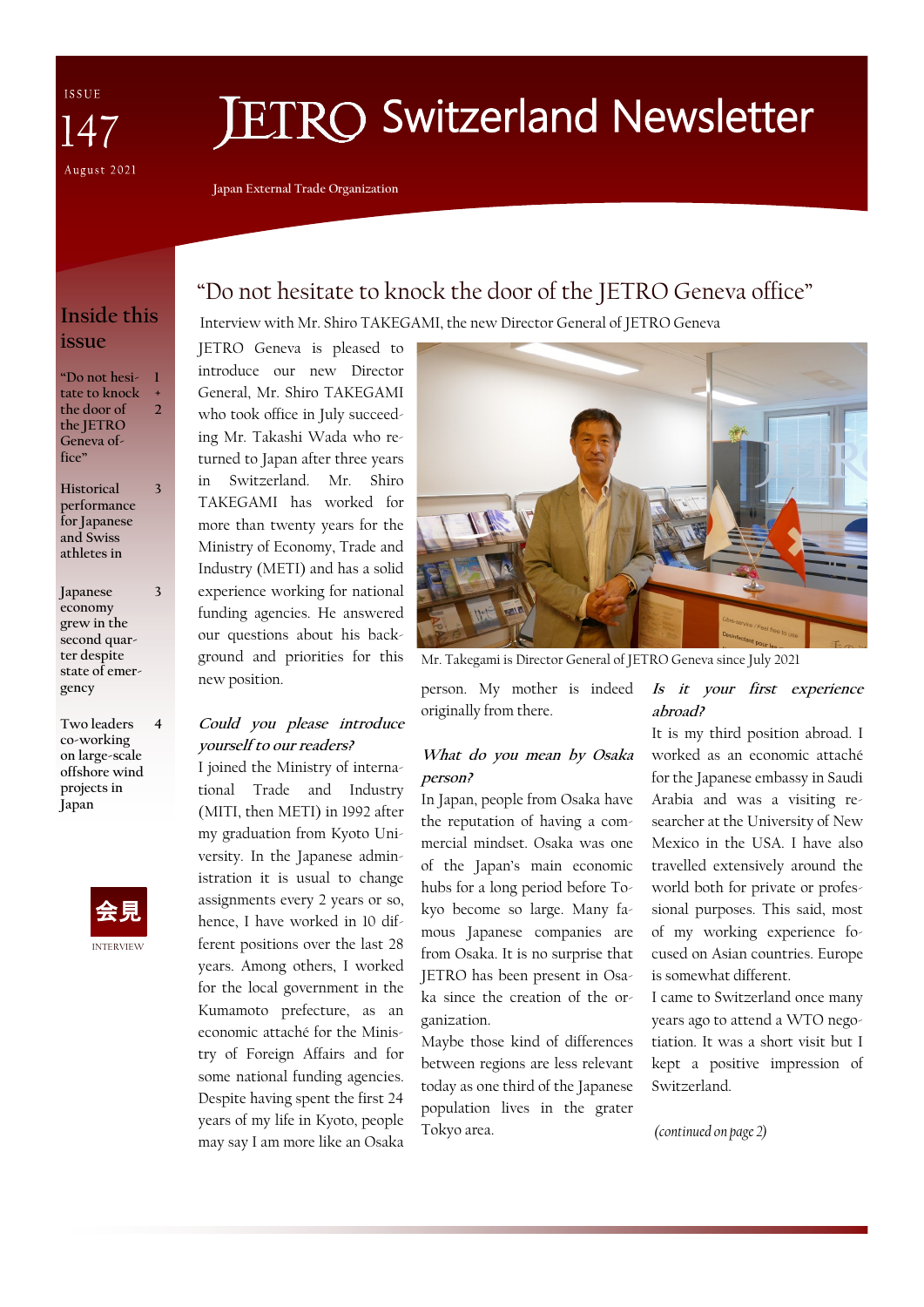# "Do not hesitate to knock the door of the JETRO Geneva office"



*(continued from page 1)*

### **What have you learned heading a medical research funding agency during a pandemic?**

I worked two years as managing director of the Japan Agency for Medical Research and Development (AMED), one year before the COVID outbreak and one year with COVID. The agency is mostly focusing on long-term issues such as cancers and other diseases.

Nonetheless, our budget was doubled the second year because of COVID. Unfortunately, epidemics are something we have to face regularly. Now it is the Novel Coronavirus, but we had SARS or the H1N1. Ideally, research on the epidemics should be more regular, not only investing money to cope with epidemics once we face them. Of course, it is difficult to predict what or when the next one will be. Nonetheless, it is important to be better prepared.

#### **Why is the governmental support to innovation so important?**

Companies are very good at innovating where they see a short- to mid-term interest. They are looking for a return at some point. This said, it is also important for supporting and conducting research in areas for which there is not necessarily a foreseeable economic interest. In such cases, public investments are necessary.

It is also the role of the government to think about what society should be. For instance, the Japanese government was willing to promote

society 5.0, a society in which technology is improving people's lives in a transparent way with a merger of digital and non-digital. We are almost there. Today, many small innovations are improving our every-day life without us even knowing that the original project behind was financed by public money.

#### **What was (or is) your first opinion of Switzerland?**

When I took office last month, I started by visiting Geneva, Zurich and Bern, thinking that those three areas would concentrate most of the Swiss economy. In fact, I realized that Switzerland is very decentralized and so is its economy. Economically speaking, Switzerland is a large country with all regions having their own strengths and successful companies. I am looking forward to learning more about them not only the economic perspective but also the innovation one.

#### **What are your priorities as Director General of JETRO Geneva?**

We will continue our efforts to identify companies with innovative products that may fit the needs of Japanese society. I am thinking about Medtech which I know well as the experience at AMED, but they are many other industries that are interesting.

I am also interested in working with and supporting young and small companies. Of course, JETRO activity covers many areas and could support all companies, but I believe JETRO can do a lot for the smaller ones that often lack resources and experience. When I say "young" I mean the mindset. For example, one can be over 60 years old and be very young in one's head.

During my time at JETRO Geneva from now on, I would also like to further develop our cooperation with companies in Lichtenstein as our office covers both countries. We just had an intern from Lichtenstein who stayed with us for one week in August 2021. She helped us update our information about her country and identify interesting companies. We are very happy

with the outcome of her work and sharing it through the website. It will be useful for our activities in Lichtenstein.

#### **What are your hobbies?**

What I like the most are nice discussions while enjoying good food with sometimes a nice sake (wine). I am happy to share the deliciousness of Shochu from rice which the Kumamoto prefecture is the main producing area in Japan. I also like tennis, skiing, and golf. It is difficult to practice the outdoor sports when living in a city as big as Tokyo but here I will be able to do it more often.

Finally, I understand the COVID situation making the life and business difficult these days, but I will do my best to overcome the situation by working together. Please do not hesitate to knock the door of the JETRO Genève office.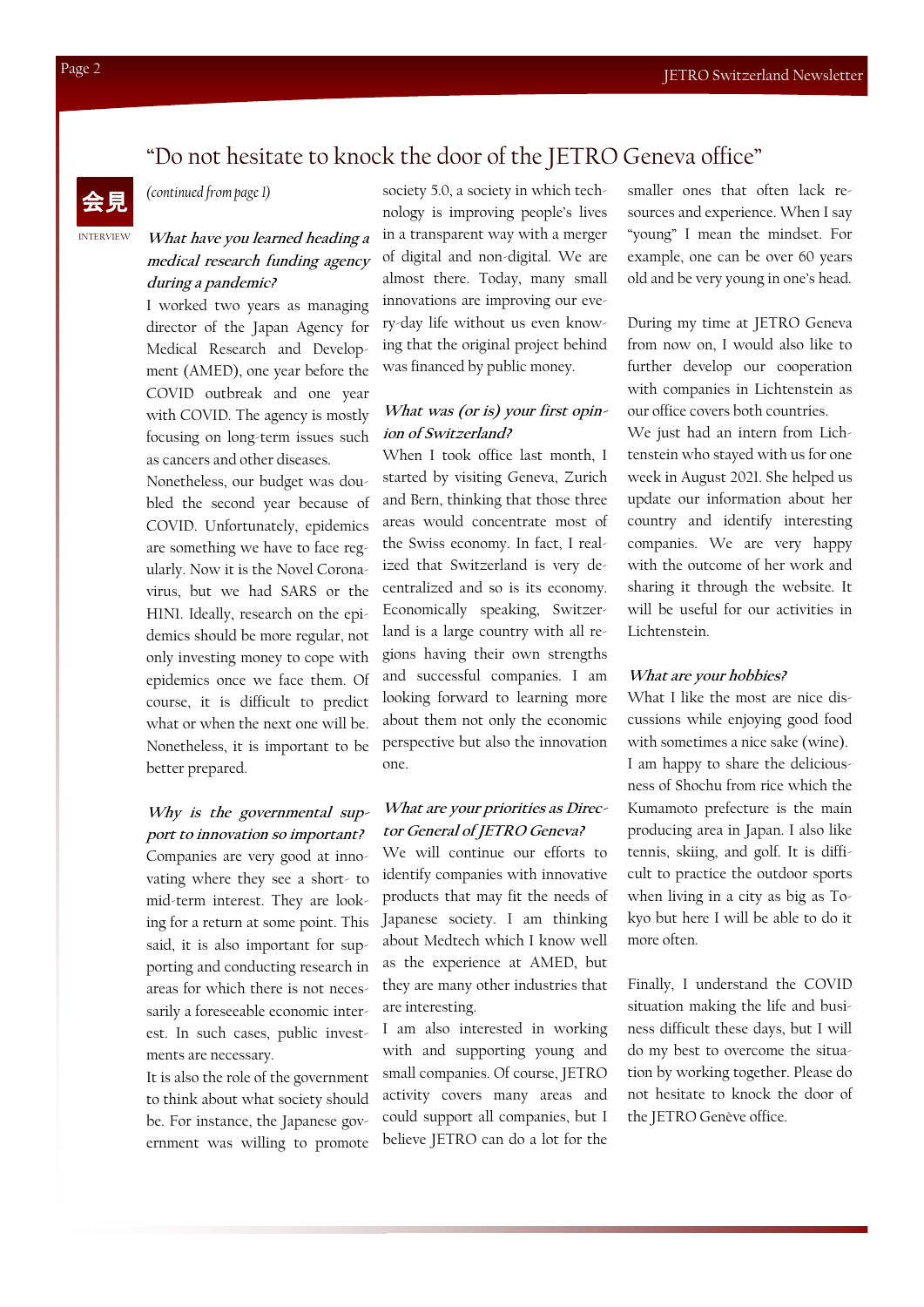# Historical performance for Japanese and Swiss athletes in Tokyo

Paralympics ongoing

Japanese athletes have beaten their previous record with 58 medals (Gold 27, Silver 14, Bronze 17). This is much better than the 41 in Rio de Janeiro. In number of medals, Japan ranked third after the USA and China.

Japanese athletes have been especially good at Judo (12 medals) and Wrestling (7), but also in collective sports with the gold medal for Baseball (men) and Softball (women). It was the most successful Summer Olympics in Japan's history.

Tokyo brought luck to Swiss Athletes too. They brought home 13 medals (Gold 3, Silver 4, Bronze 6). Almost twice as many as their goal (7 like in Rio).

successful at cycling with 6 medals. While, the absence of Roger Federer was regretted, Belinda Bencic perfectly represented the country with the gold medal in the singles and silver in the doubles partnering with Viktorija Golubic.

The Olympics are over, but the Paralympics are ongoing until September 4th. Both Japan and Switzerland have a solid delegation able to continue on Tokyo's positive vibe.

All results and related news can be found on the [official website.](https://olympics.com/tokyo-2020/en/news/olympic-stadium-officially-opened)





Swiss athletes have been especially Screenshot from the video of the closure ceremony: "Thank you"

## Japanese economy grew in the second quarter despite state of emergency

Japanese economy did well during 2021's second quarter (April-June) with a 0.3% growth of the GDP. At an annualized rate, this represent a 1.3% growth. This positive result follows a first 2021 negative quarter (-0.9%).

Private demand has been the driving force this quarter with 0.9% growth despite the state of emergency that covered part of the quarter.

This has been a good surprise; leading to better figures than forecasted.

Regarding foreign trade, exports have continually and robustly grown during the past year recovering from 2020's Q2. Japan's worst quarter in recent time.

The third quarter will be tense. On one hand Japan is facing its strongest outburst of COVID infections, but, on the other hand, millions of people are now being vaccinated every week.

Unfortunately, the positive stimulus that is usually associated with an event as large as the Olympics

and Paralympic Games was minor this time as the event took place behind closed doors.

The fourth quarter is expected to be better. The positive effects of the vaccinations should be much stronger as most of the population will have been vaccinated by then. The country is rapidly catching up with 43% of fully vaccinated people.

Source: [Cabinet Office of Japan](https://www.esri.cao.go.jp/en/sna/data/sokuhou/files/2021/qe212/gdemenuea.html)

# 動向

TREND